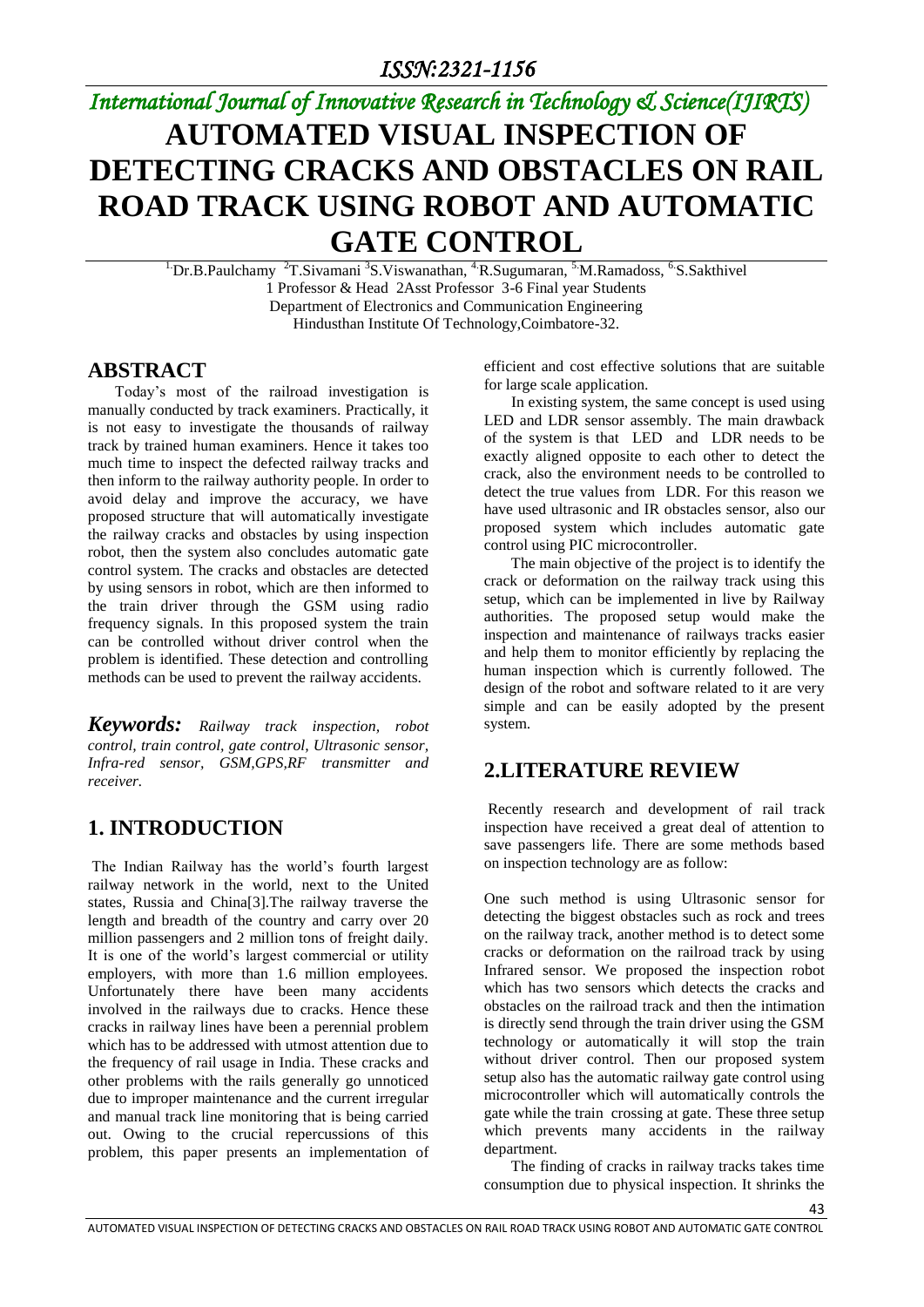### *International Journal of Innovative Research in Technology & Science(IJIRTS)*

correctness too. This method of design is having limited intelligence and time consuming. TRAIN Accidents are commonly occurs in a country. They are mainly due to bad condition of tracks and absence of monitoring in level crossings Tracks are prone to cracks or expansion of metal plates. It is impossible to identify the obstacles from the train and on identification it is difficult to stop the train suddenly. Then the automatic gate control system presents separately. But we have proposed that gate control system with this automated visual inspection robot.

#### **3.MATERIALS AND METHODS**

This paper proposes a cost effective solution to the problem of railway track crack detection utilizing Zigbee communication and PIC control, track damage detection robot, GPS, GSM assembly which tracks the exact location of track damage which then mended immediately so that many lives will be saved. The sensor network is a wireless network formed by a group of sensors deployed in same region, which can be used to measure the air density, temperature , acceleration, etc. sensor scan transmit signal via radio motion. Meanwhile sensor share now minor and economy, they can be organized on a big scale.

 In this paper, we have used three control sections, which are robot, train and control section. Each track will be monitored by one IR obstacle sensor Ultrasonic sensor, Whenever there is a crack on the track, the IR obstacle sensor senses the crack and activates GPS. The location Latitude and Longitude coordinates of the crack is sent to the pre-defined number with the help of SIM inserted into GMS module. Once the crack has been successfully identified and message is sent, the vehicle moves further on the model path till next crack is detected.

 The designed visual inspection robot has been successfully tested on the model track and the detected location has been sent to the phone number which is 2km away from the prototype. This vehicle can be used to detect the track and send GPS coordinates in SMS form to even longer distance provided the GSM signals are intact.

#### **3.1.BLOCK DIAGRAM OF PROPOSED METHODOLOGY**

The following figure.1.shows that the train section of proposed system which consists of microcontroller unit that controls all the signal and various control unit involves in our proposed system. The overall function in train section can be controlled with the help of PIC16F877A Microcontroller.



Figure.1.Block of train section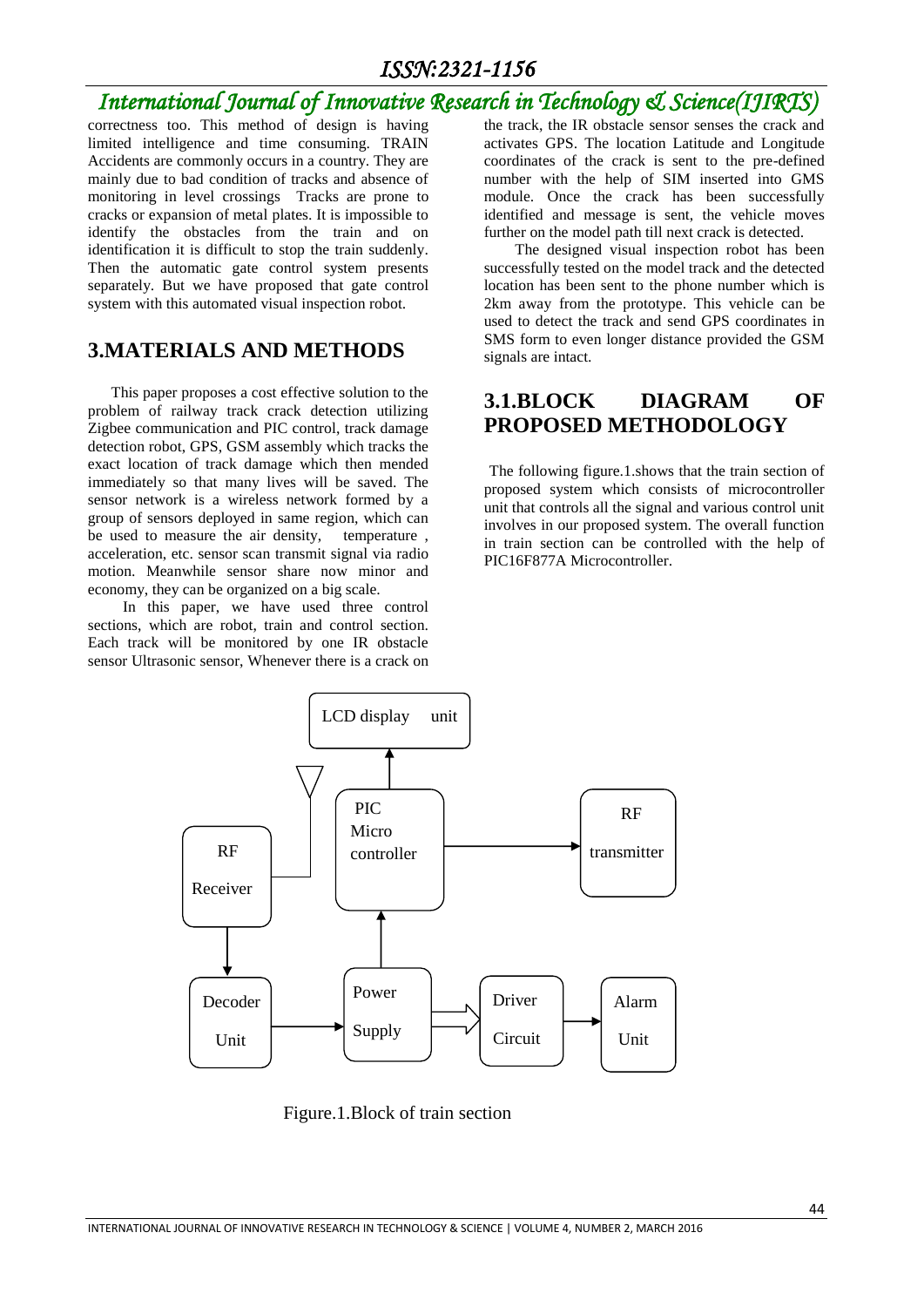## *International Journal of Innovative Research in Technology & Science(IJIRTS)*

The following figure.2.Shows that the Robot section of our proposed system which consists of microcontroller unit. The main function of the Robot control signal can be programmed with the

PIC16F877A Microcontroller that can performs the particular task which depends on the predefined program. It consists of GSM which send SMS through the RF transmitter when the problem is identified.



Figure.2.Block of robot section

The following figure.3.shows that the gate section of our proposed system. In gate control unit which consists of Microcontroller unit which automatically controls the gate signals which depends on the

predefined program. The gate section also concludes driver unit and alert unit which alerts while train crossing the gate.

45



Figure.3. Block of gate control section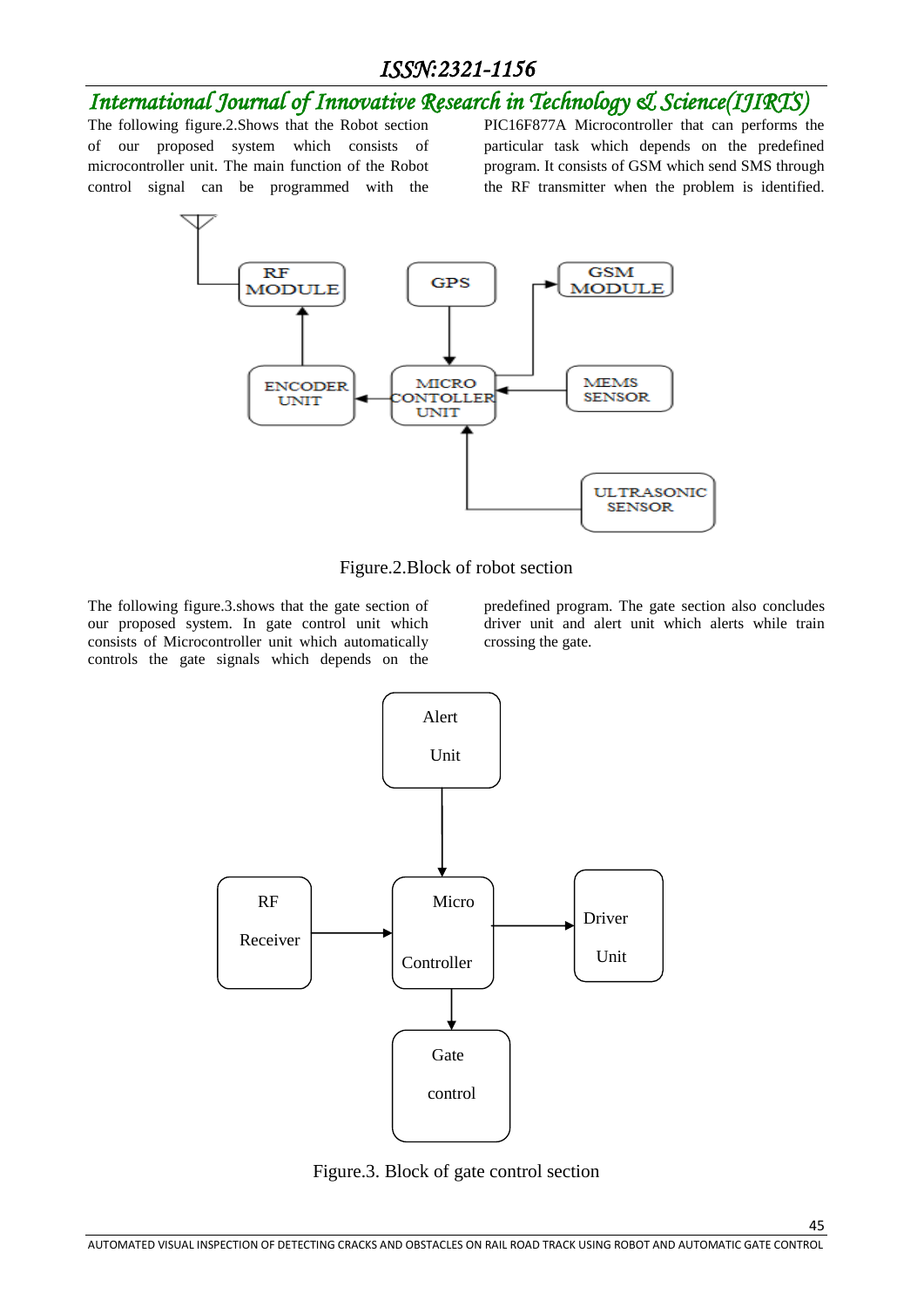#### *International Journal of Innovative Research in Technology & Science(IJIRTS)* **3.2. THE HARDWARE SYSTEM MICROCONTROLLER: GPS:** Global Positioning System tracking is a method of working out exactly where something is. A

This section forms the control unit of the whole project. This section basically consists of a Microcontroller with capacitors, Reset circuitry, pull up resistors (if needed) and so on. The microcontroller forms the heart of the project because it controls the devices being interfaced and communicates with the devices according to the program being written. PIC16F877A is a family of modified Harvard architecture microcontrollers made by Microchip Technology, derived from the PIC1650 originally developed by General Instrument's Microelectronics Division. The name PIC initially referred to Peripheral Interface Controller. This feature a 14-bit wide code memory and consists of 40 pins.

#### **SENSORS**

 **IR Obstacle sensor:** This sensor is a short range obstacle detector with no dead zone. It has a reasonably narrow detection area which can be increased using the dual version. Range can also be increased by increasing the power to the IR LEDs or adding more IR LEDs. The photo below shows my test setup with some IR LED's (dark blue) as a light source and two phototransistors in parallel for the receiver. You could use one of each but I wanted to spread them out to cover a wider area. This sensor mainly used to detect cracks or deformation on rail road track. It has a range of about 10-15cm (4-6 inches) with my hand as the object being detected.

 **Ultrasonic sensor:** The ultrasonic ranging module HC-SR04 provides 2cm-400cm non-contact measurement function ,the ranging accuracy can reach to 3mm. The frequency range for ultrasonic sensor is 40 to 250 MHZ. The modules includes ultrasonic transmitters, receiver and control circuit. The basic principle of work:

1.Using IO trigger for at least 10us high level signal.

2.The Module automatically sends eight 40kHz and detect whether there is a pulse signal back, the ultrasonic sensor can be used to sense the biggest obstacles on the railroad track, which is fitted in the inspection robot.

 **PHOTO DIODE:** The amount of current passed through the photodiode is directly proportional to amount Photodiode is alight sensitive semiconductor diode which converts the light energy into voltage or current based on the mode of operation. In general Photodiodes are operated in reverse bias condition. The clear Photodiode can detect visible and IR rays to limit the Photodiode to detect only IR rays a black cutting is applied to the glass of the Photodiode. The photodiode allows the current to pass through it if the photodiode is exposed to IR rays and it doesn't allow current to pass through it if no IR rays falls on of IR rays falls on it.

GPS tracking system, for example, may be placed in a robot, on a cell phone, or on special GPS devices, which can either be a fixed or portable unit. GPS works by providing information on exact location. It can also track the movement of a vehicle or person. So, for example, a GPS tracking system can be used by a company to monitor the route and progress of a delivery truck, and by parents to check on the location of their child, or even to monitor high-valued assets in transit.

 **GSM:** An embedded system is a special-purpose system in which the computer is completely encapsulated by or dedicated to the device or system it Controls. Unlike a general-purpose computer, such as a personal computer, an embedded system performs one or a few pre-defined tasks, usually with very specific requirements. Since the system is dedicated to specific tasks, design engineers can optimize it, reducing the size and cost of the product. Global System for Mobile Communication (GSM) is a set of ETSI standards specifying the infrastructure for a digital cellular service.

#### **3.3. THE SOFTWARE SYSTEM Introduction to C Programming For Embedded Systems**

 C used for embedded systems is slightly different compared to C used for general purpose (under a PC platform) Programs for embedded systems are usually expected to monitor and control external devices and directly manipulate and use the internal architecture of the processor such as interrupt handling, timers, serial communications and other available features. There are many factors to consider when selecting languages for embedded systems examine and utilise

#### **Software supports to this programmer**

There is several software that support this PIC programmer such as WinPic800, ProPIC18 etc. On behalf of each software can support altered devices. At times GPS data is not available in shadow zone; however this is taken care by supplementing with Dead Reckoning Devices Protection at level crossings is possible only when the train and the level crossings are fitted with ACDs, by this method. At times the Track side equipment may become targets of vandalism. Therefore, these are long sequences of invalidated frames where we can lose some gauge results. Our system included the feature that, if the measure is overturned, the gap in gauge data was displayed so the track operator could choose to verify the gauge manually.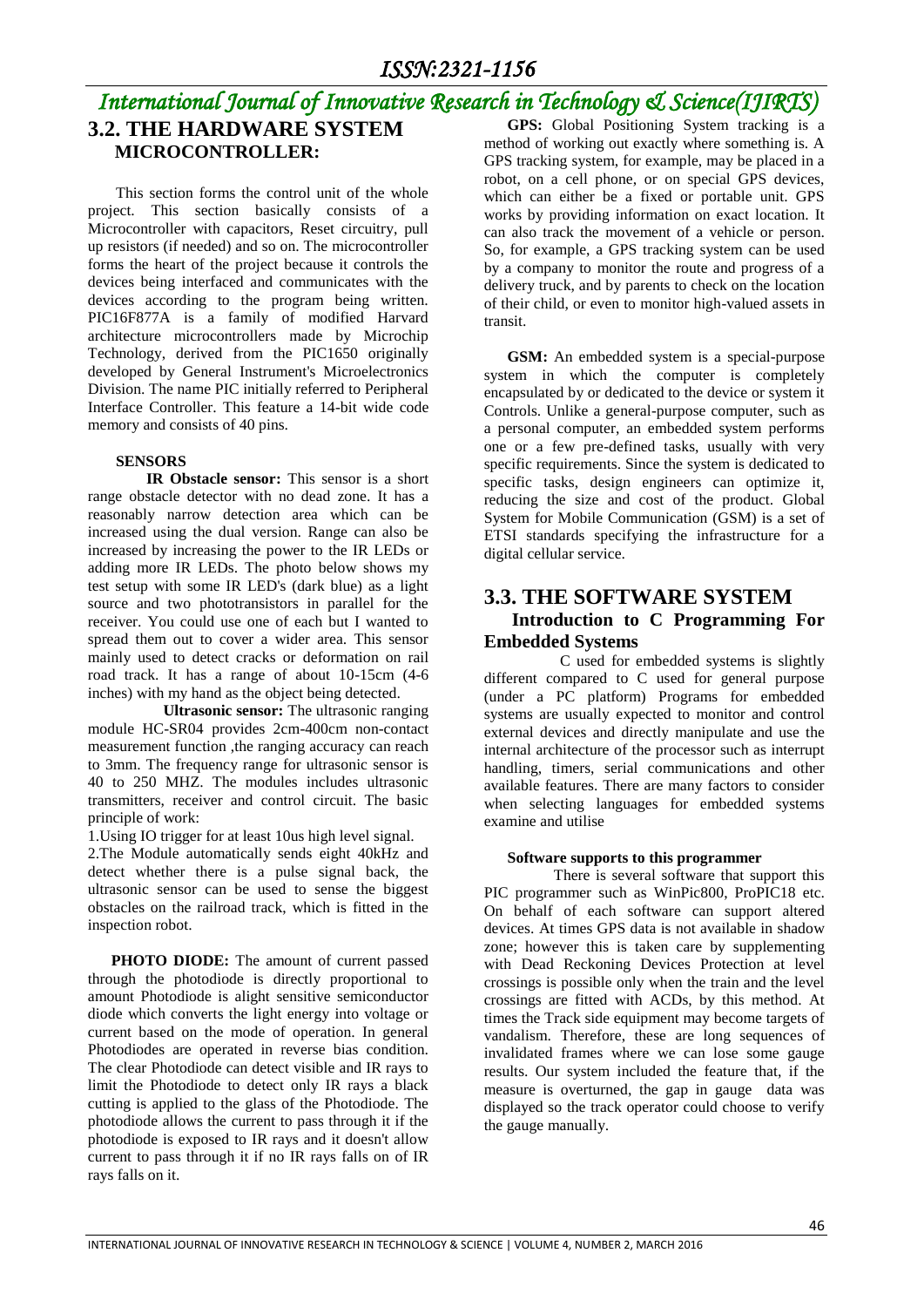### *International Journal of Innovative Research in Technology & Science(IJIRTS)*  **Rail detection experiments**

 Since rail gauge measurement is straightforward as long as we locate the rail in images, we concentrated our experiments on rail detection. Rail detection performance was evaluated on dataset group 6,which holds nine rail videos reserved from different tracks. The total number of rail images in these videos is 11900. All videos share the same common properties. They were taken using both shield and strobe lights, the position of opinion was straight, and the rise level of the features in view as appropriate for our method. Some input videos were not fit for our experiments.

### **4.RESULT AND DISCUSSION**

In our proposed system all modules done successfully which shows clearly about what all are the modules involved and how they can be controlled with the help of microcontroller in embedded system technology. Thus the proposed system which implemented in real time in railway applications which prevents many accidents involved in railway maintenance and to save passengers life.



Figure.4.Snapshot for design of the train control section

The following figure.4.shows that train section in which the train was running normally, when the problem is identified the intimation is comes from the robot then the train can be automatically stopped without driver control.

47



Figure.5.Snapshot of our designed robot control section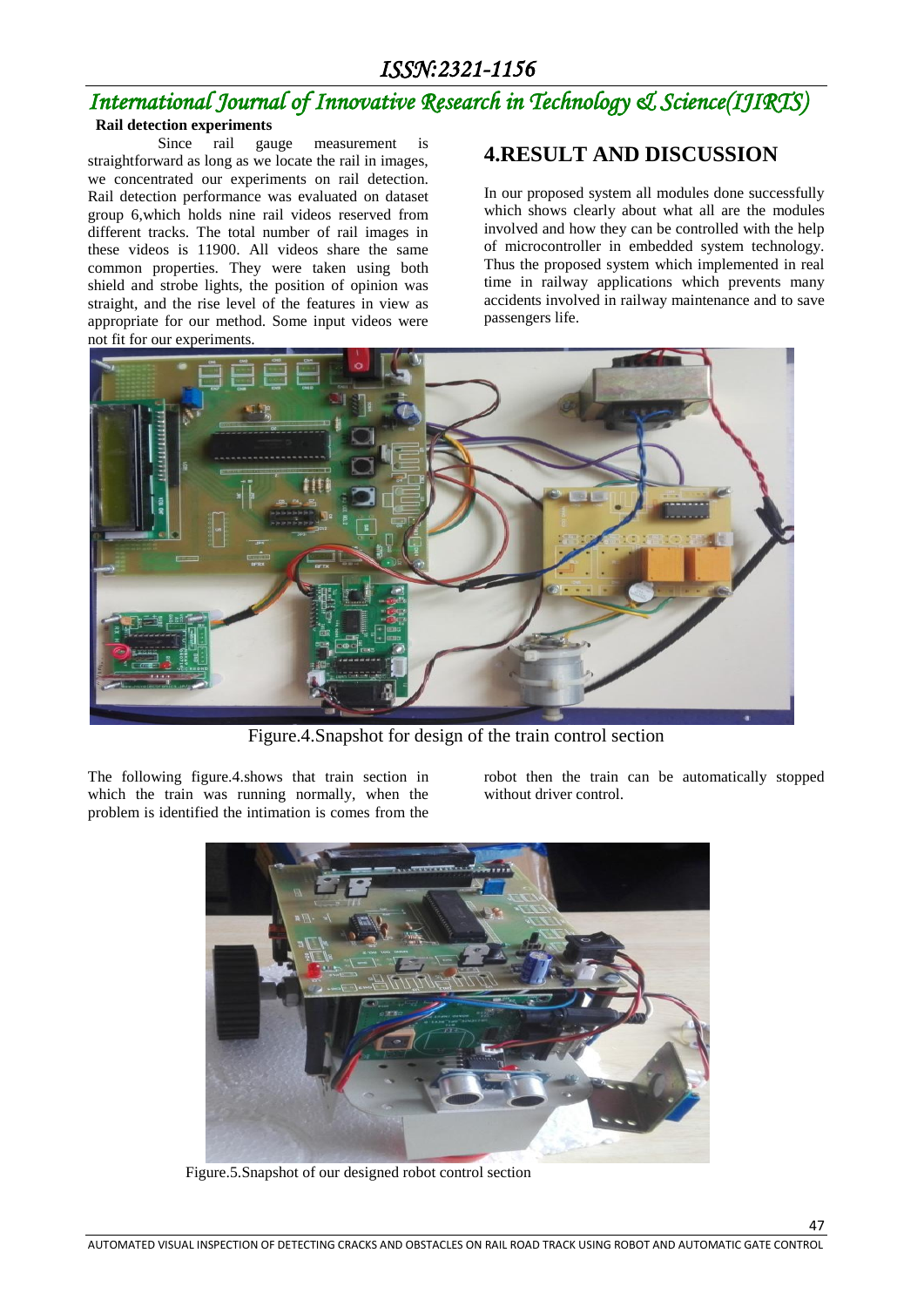## *International Journal of Innovative Research in Technology & Science(IJIRTS)*

In the above figure.5.shows that robot section all the units are can be controlled with the help of PIC microcontroller. The infrared and ultrasonic sensor is fitted on the front side of the robot which will detect

cracks and obstacles on the rail track. Then the intimation send through SMS using GSM, then the robot can be stopped.



Figure.6.Snapshot of designed gate control section

In this following figure.6. is the gate control section,the gate can be automatically closed while train running on the gate and the gate can be closed after train crossing the gate. These all can be controlled in train section with help of zigbee communication by using embedded technology.

#### **5.CONCLUSION**

 By using this automated visual inspection robot for purpose of railway track inspection and crack detection, it will have a great impact in the maintenance of the tracks which will help in preventing train accidents to be a very large extent. The regions where manual inspection is not possible, like in deep coal mines, mountain regions and dense thick forest regions can be easily done using this robot. By using this robot for the purpose of Railway track inspection and crack detection and automated SMS will be sent to pre-defined phone number whenever the vehicle sensors detected any crack, obstacles and deformation. This will help in maintenance and monitoring the condition of railway tracks without any errors and thereby maintaining the tracks in good condition, preventing train accidents to very large extent.

 Railway track crack detection automated visual inspection robot is designed in such a way that it detects the cracks, obstacles or deformities on the track which when rectified in time will reduce train accidents. The addition of automatic gate control is an added advantage, which also helps and reducing the delay time.

 The idea of automating the process of railway gate operation in level crossings has been undertaken. The response of which is the reduction of accidents within the gate. This mechanism, gate keeper presence is not required. Microcontroller performs all the operations like sensing, software coding and closing etc. The mechanism works on a simple principle and there is not much of complexity needed in the circuit. The existing system which presents with our proposed system is the main advantage.

### **REFERENCES**

- [1]Robust Railway Crack Detection Scheme (RRCDS) Using LED LDR Assembly, Selvamraju, Somalraju, VigneshwarMurali,GouravSaha,Dr. V.Vaidehi.
- [2] Hartman, G.A., "Infrared Damage Detection System (IDDS) for real time, small-scale damage monitoring, Charlotte, North Carolina (2003).
- [3]Journal IJAICT Volume -1, Issue-1, May 2014, ISSN 2348 – 9928, crack detection system for railway track by using ultrasonic and PIR sensor, Prof. P.Navaraja Assistant Professor, Electronic and Communication Engineering, Mahendra Institute of Technology, Namakkal, Tamilnadu, India.
- [4] Journal Richard J. Greene, John R. Yates and Eann A. Patterson, "Crack detection in rail using infrared methods", Opt. Eng. 46, 051013, May2007.